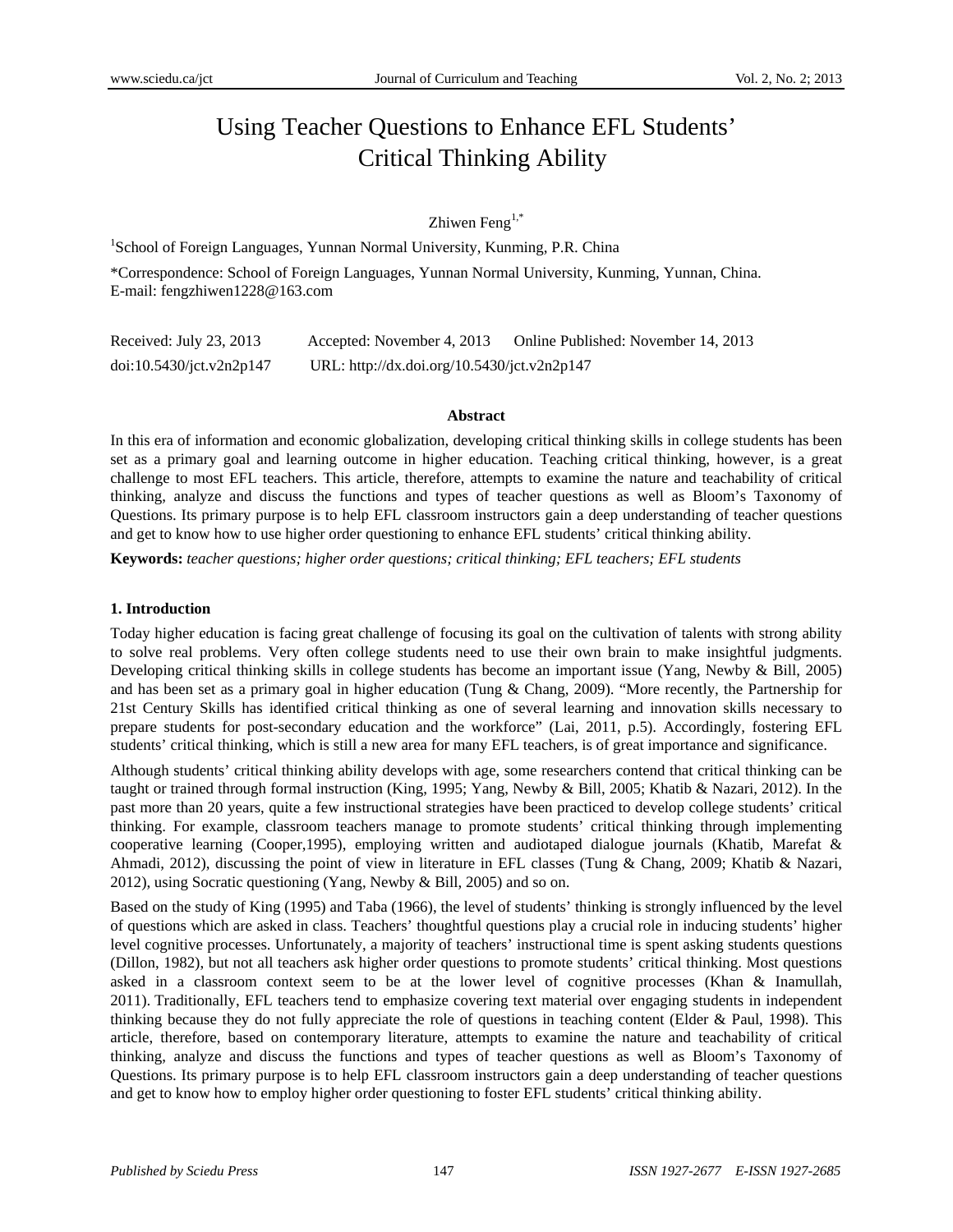## **2. The Nature of Critical Thinking**

Critical thinking, a hard-to-define concept, has philosophical and psychological roots (Lewis & Smith, 1993). These two separate academic strands, through different approaches, define critical thinking with reflection of their own concerns. The third approach to critical thinking is within the field of education (Sternberg, 1986). According to the study of Paul and Elder (2001), critical thinking can be defined as a mode of thinking about any subject, content, or problem. With critical thinking college students can manage their thinking structures, employ intellectual criteria and finally improve their thinking quality. In the words of Lai (2011), "Critical thinking includes the component skills of analyzing arguments, making inferences using inductive or deductive reasoning, judging or evaluating, and making decisions or solving problems"(p.2). It is a kind of purposeful and self-regulatory judgment, ending in interpretation, analysis, evaluation and inference. And it involves conceptual and contextual basis of judgments (Facione & Facione, 1996). In the eyes of Dewey (1933), learning to think is the central purpose of education.

For the term "Critical Thinking", its most recent definition was put forward in the book *Asking the Right Questions: A guide to Critical Thinking* by Browne and Keeley (2007). They defined "Critical Thinking" as "an awareness of a set of interrelated questions, an ability to pose and answer critical questions at appropriate time and a desire to actively use the critical questions"(p.2). Although the definition they provide has some similarities and is in the same trend with the precedent definitions, their emphasis has been placed on asking questions.

## **3. The Teachability of Critical Thinking**

Critical thinking has been regarded as an essential outcome of education (Reed, 1998; Yang, Newby & Robert, 2005) and it can be seen as an indispensible part of every school subject. With the rapid development of economic globalization, it is critical for EFL learners to strengthen their critical thinking skills. In order to achieve this goal, EFL learners need to receive formal instruction and training. Fortunately, "many critical thinking researchers maintain that critical thinking skills and abilities can be taught" (Lai, 2011, p.29).

Paul and Elder (2007) argue that students will be able to think critically when "they are consciously and deliberately thinking through some dimension of the logic of the discipline they are studying"(p.2). Similarly, Halpern (2003) claims that when critical thinking is explicitly taught by using various examples from academic disciplines, students will be able to learn to improve their thinking ability and habits. Therefore, although some authorities in higher education may not agree that college students should receive explicit instruction in how to think critically, it can be concluded that there must be a formal instruction on this subject area.

For the result of explicit instruction, Halpern (1998) has offered us good evidence from two teaching programs with an aim to strengthen students' critical thinking skills and ability. In one study, college students were taught general problem-solving skills and as a result their cognitive development was significant. In the other study, college students were purposely instructed in a specific type of problem-solving strategy and last they showed improvement in thinking skills. Kennedy et al. (1991) concluded that instructional interventions which aimed at promoting students' critical thinking ability have generally revealed positive results. Also, Ennis (1989) once described four approaches to critical thinking. The general approach is about direct and explicit instruction in critical thinking as a separate course. In other words, critical thinking can be taught as a separate and explicit part of school curriculum. Gelder (2005) appears to strongly support this general approach, advocating that students need to have "deliberate practice" in promoting critical thinking ability.

As for the improvement of EFL students' critical thinking ability, several instructional approaches have been attempted in recent years. In the study by Tung and Chang (2009), they incorporated a few strategies in course design to examine the efficacy of developing critical thinking through literature reading. One of their instructional strategies is guided in-class discussion with Socratic questioning skills. Similarly, Khatib and Nazari (2012) conducted a study to investigate the effect of teaching poetry on students' critical thinking ability. The results from data analysis indicate that using literature as a resource helps enhance students' critical thinking ability. In the study conducted by Khatib and Alizadeh (2012), using literary texts in reading comprehension classes to train students' critical thinking has proved to be an effective instructional strategy. Another study which has implications for the present one is that Yang, Newby and Bill (2005) used Socratic questioning to promote students' critical thinking skills. The author of this study also strongly holds a belief that incorporating higher-order questioning into EFL classes is an effective approach to strengthen students' critical thinking. The key to this instructional approach is that EFL teachers have to learn to "ask the right questions" (Browne & Keeley, 2007).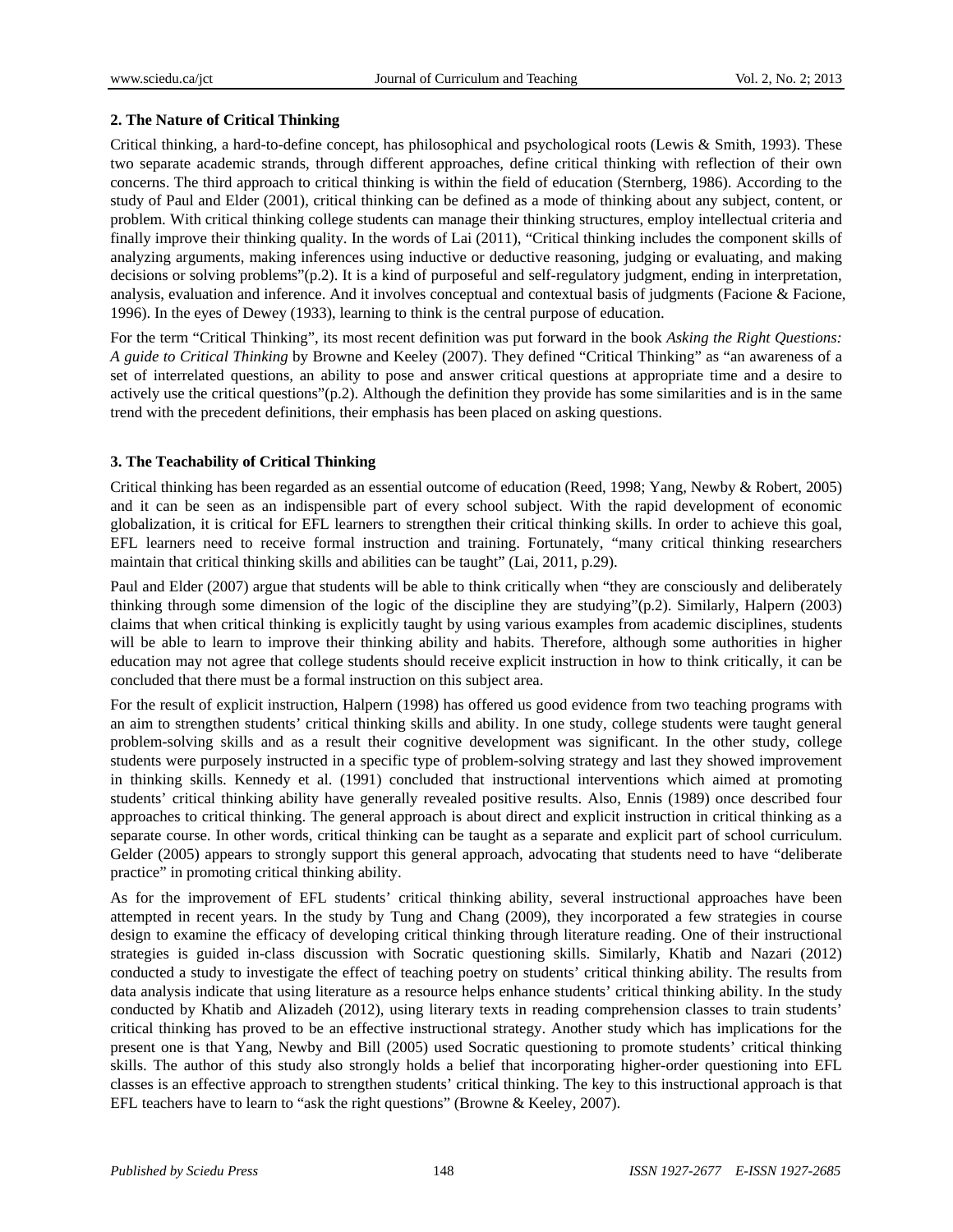## **4. Teacher Questions as One Way to Foster Students' Critical Thinking**

#### *4.1 Functions of Teacher Questions*

In classroom instruction, questioning is regarded as one of the most popular teaching modes (Brualdi, 1998) and also it is one of the most frequently used instructional strategies. Zepeda (2009) states that questions can elicit students' responses which can range from simple recall of information to abstract processes of applying, synthesizing, and evaluating information. What is even more important is that the act of thinking is often driven by questions (Elder  $\&$ Paul, 1998). Therefore, EFL teachers can use questions to help students build understanding and think critically and creatively. Through the art of questioning, EFL teachers can unlock the hidden potentialities of college students and obtain teaching objectives more effectively.

Good thinking is prompted by good questions rather than correct answers. If students think through or rethink anything, they need to ask themselves thought-stimulating questions. The role of questions is to define tasks, convey problems and describe issues. In contrast, answers often signal a full stop in thought. According to the analysis of Elder and Paul (1998), only when an answer generates a further question does thought continue its life as such. Therefore, it's safe to say that only those students who have authentic questions can really think and learn. What's more, the quality of teacher questions determines the quality of students' critical thinking. The art of asking questions in class is one of the fundamental skills of good teaching (Khan & Inamullah, 2011). Accordingly, few will deny that in order to teach well, teachers need to question well; and that good teachers ask good questions. Effective EFL teachers are certain to have a deep understanding of the types and cognitive levels of questions they ask everyday.

## *4.2 Classifications of Teacher Questions*

Since questions have different functions, they can be divided into different categories. Judged by their syntax, questions may be classified into four kinds: Yes/no, either-or, tag, and wh- questions. According to the study of Celce-Murcia and Larsen-Freeman (1999), yes/no questions are primarily used to seek new information or clarify or confirm given or shared information. In contrast, wh-questions are used to elicit particular kinds of information. The nature of the information conditions the selection of the question word which begins with wh-. As for the tag questions and alternative questions, they are not used to seek information.

Seen from the instructional purposes, the questions an EFL teacher knows or might provide the answers for are called display or factual questions; and the questions to which the teacher doesn't know the answers are referential or open-ended. Kubota (1989) states that display questions require factual recall rather than higher level of thinking. In contrast, referential questions are used to challenge students to think and respond at higher levels of cognition, to stimulate creativity and to involve students by asking for their opinions. According to Nunn's analysis (1999), the only purpose of display questions is to prompt students to display knowledge of factual content already known to the teacher. Referential questions are questions to which the responses are not known by the teacher, directed towards the "real world" of the students. Badger (1992) argues that open-ended questions are used to examine students' understanding, reasoning ability and aptitude to apply knowledge in less traditional contexts. In general, open-ended questions require complex thinking, leading students to think analytically and critically.

The frequency of open-ended questions in classrooms is critical to teaching thinking. Nunan and Lamb (1996) pointed out that in classrooms of all kinds, display questions are by far the most common. For example, in a class they observed, the teacher asked twenty-two display questions, and only four are referential questions. According to the research findings of Blosser and Patricia (1995), about 60 percent of teacher questions require only recall of facts, 20 percent require students to think, and 20 percent are procedural in nature.

Another way is to classify teacher questions into convergent or divergent ones. Convergent questions, often used in textbooks, bring thoughts from different directions into a union or common conclusion. They call for a transfer of information in a predictable way. When students respond to a convergent question, they must know certain facts, be able to make connections and give an explanation. Unlike convergent questions, divergent questions are less predictable, having no right or wrong answers but encouraging the exploration of possibilities. Responding to divergent questions, students need an atmosphere in which they may explore ideas without pressure to give a "correct" answer. In answering this type of question, students might be asked to develop a plan to attack for a problem, propose solutions, create a product, or hypothesize from prior knowledge or experience. Due to the higher level of thinking this type of questions requires, it may take longer for students to construct responses. Similarly, Shaunessy (2000) strongly recommends several types of questions to prompt students' critical thinking. The first type is the divergent thinking question which probes beyond one-correct-answer question to delve more deeply into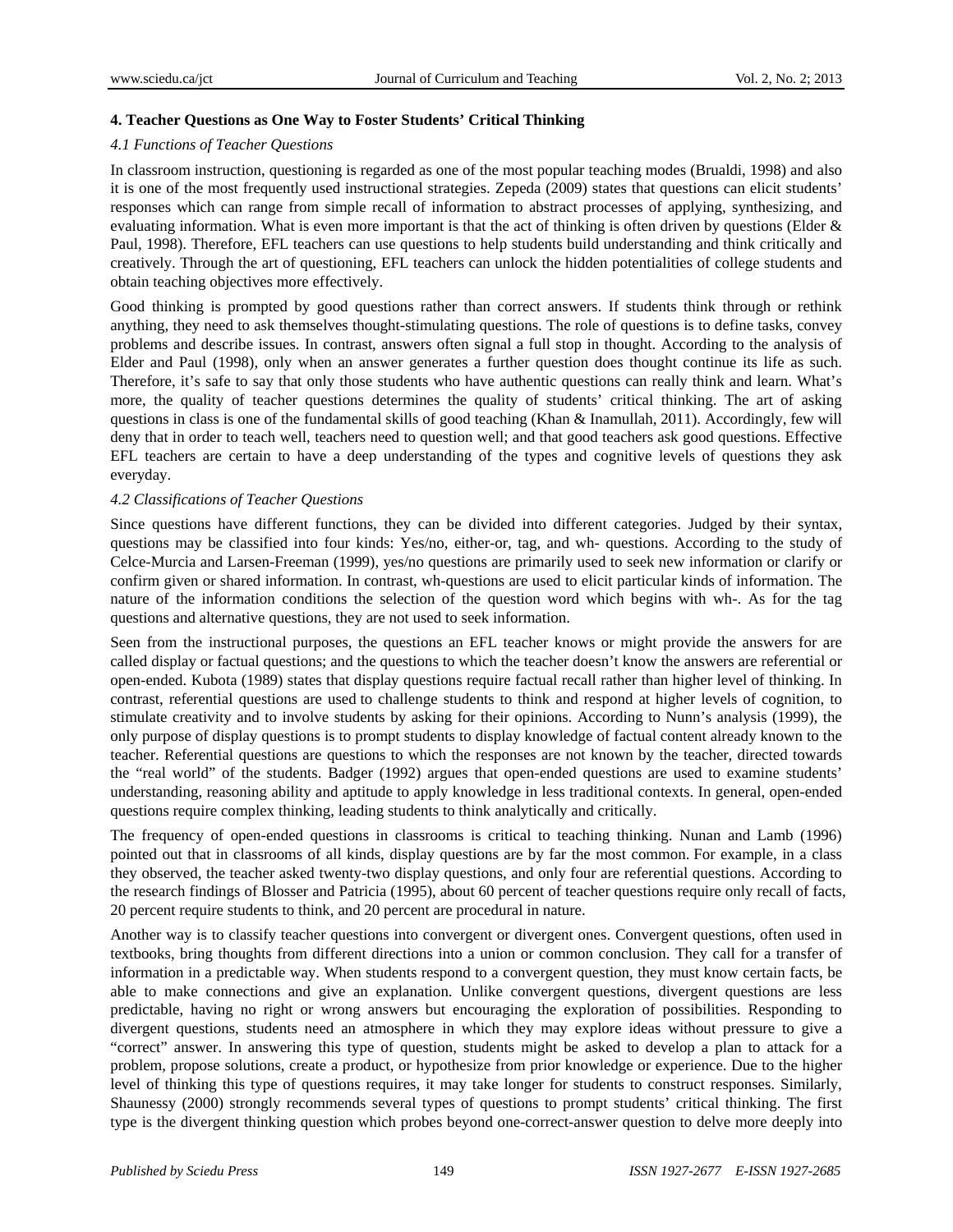ideas. Additional types of questions such as synthesis and evaluation are provocative and hypothetical in nature. They are often used to encourage thoughtful reading, listening and viewing as well as asking students to seek new relationships.

In spite of other classifications, the above-mentioned types of teacher questions are quite dazzling in their variety. With the exception of question types such as tag, either-or, managerial, and structural questions, most other types of teacher questions fall within Bloom's Taxonomy, which can promote higher forms of thinking in education.

#### *4. 3 Bloom's Taxonomy of Teacher Questions*

In order to promote higher order thinking skills in education such as analyzing and evaluating, in 1956 Benjamin Bloom and associates created a Taxonomy of educational objectives. According to Bloom's Taxonomy, the questions teachers ask every day can be divided into six types: knowledge, comprehension, application, analysis, synthesis and evaluation. Seen from the functions of each type of questions, knowledge refers to remembering previously learned material. Comprehension demonstrates understanding of facts and ideas. Application is the use of principles, formulas, theories, concepts, or procedure in a new context to solve a problem. Analysis consists of breaking a piece of material or concepts into component parts and interpreting their interrelated relationship. Synthesis is to build a structure or pattern from diverse elements, putting parts together to form a new whole with emphasis on creating a new meaning or structure. Evaluation is to make reasoned judgments about the value of ideas or materials.

Bloom's Taxonomy is hierarchical, with "knowledge, comprehension and application" at the bottom and with "analysis, synthesis and evaluation" at the top. Since then Bloom's Taxonomy for information processing skills has been one of the most widely cited sources when educational practitioners assess higher order thinking skills. In the analysis of Kennedy et al. (1991), the three highest levels of skills (analysis, synthesis and evaluation) are often representative of critical thinking. Similarly, Hopper (2009) advocates that the last three types of questions employ higher order thinking skills. More specifically speaking, Bloom's Taxonomy is stratified from lower to higher levels. Lower level questions refer to those at the knowledge, comprehension, and simple application levels of the taxonomy, while higher level questions are those requiring complex application skills such as analysis, synthesis and evaluation. This simple classification of questions is both useful and accessible for EFL teachers. When the teaching focus is on the development of students' critical thinking, higher level questions are employed in classroom teaching. Of course, this does not exclude the use of lower-level questions as well. In a single class period, effective teachers vary the levels of questions as needed. It is widely recognized that different types of teacher questions prompt different types of cognitive thinking processes, and that not all questions can achieve the purpose of teaching higher order thinking to students. Wilen (1991) points out that classroom teachers often spend much time asking lower level cognitive questions, which concentrate on memorizable and factual information. Brualdi (1998) also states that factual questions may limit students' thinking by not helping them gain a deep understanding of the subject matter. Brualdi further resolves that higher level cognitive questions may be defined as those requiring students to use higher order thinking or reasoning skills. Through using such thinking skills, students can learn factual knowledge and further employ such knowledge to solve problems.

Having a better understanding of the types of lower and higher level cognitive questions in the actual process of teaching thinking is vital and necessary for EFL teachers. However, knowing *how* to help students to grow in critical thinking ability is another issue. To best achieve the latter, EFL teachers need a solid repertoire of "how" questioning strategies, because teaching thinking is a great challenge to both new and experienced EFL teachers. The following are three general instructional strategies for incorporating higher order questioning into EFL classes.

#### *4.4 Instructional Strategies to Ask Students Questions*

Effective teachers frequent exploit the 'wait-time' technique skillfully. "Wait-time" refers to the amount of time which elapses between a teacher-initiated question and the next verbal action. Usually, "wait-time" is just three to five seconds. In the past more than twenty years, empirical studies have shown that when classroom instructors wait three to five seconds after initiating a question, the nature of the discourse in class changes in a positive way. More students answer questions and their answers are more accurate, more elaborate and more reasoned. In other words, the level of students' answers becomes cognitively higher. The study by Stahl (1994) indicates that information processing involves multiple cognitive tasks that take time. Students need more uninterrupted periods of time to process information, reflecting on what has been said, observed or done. Therefore, the application of "wait-time" technique is of great significance in the effective use of higher order questions.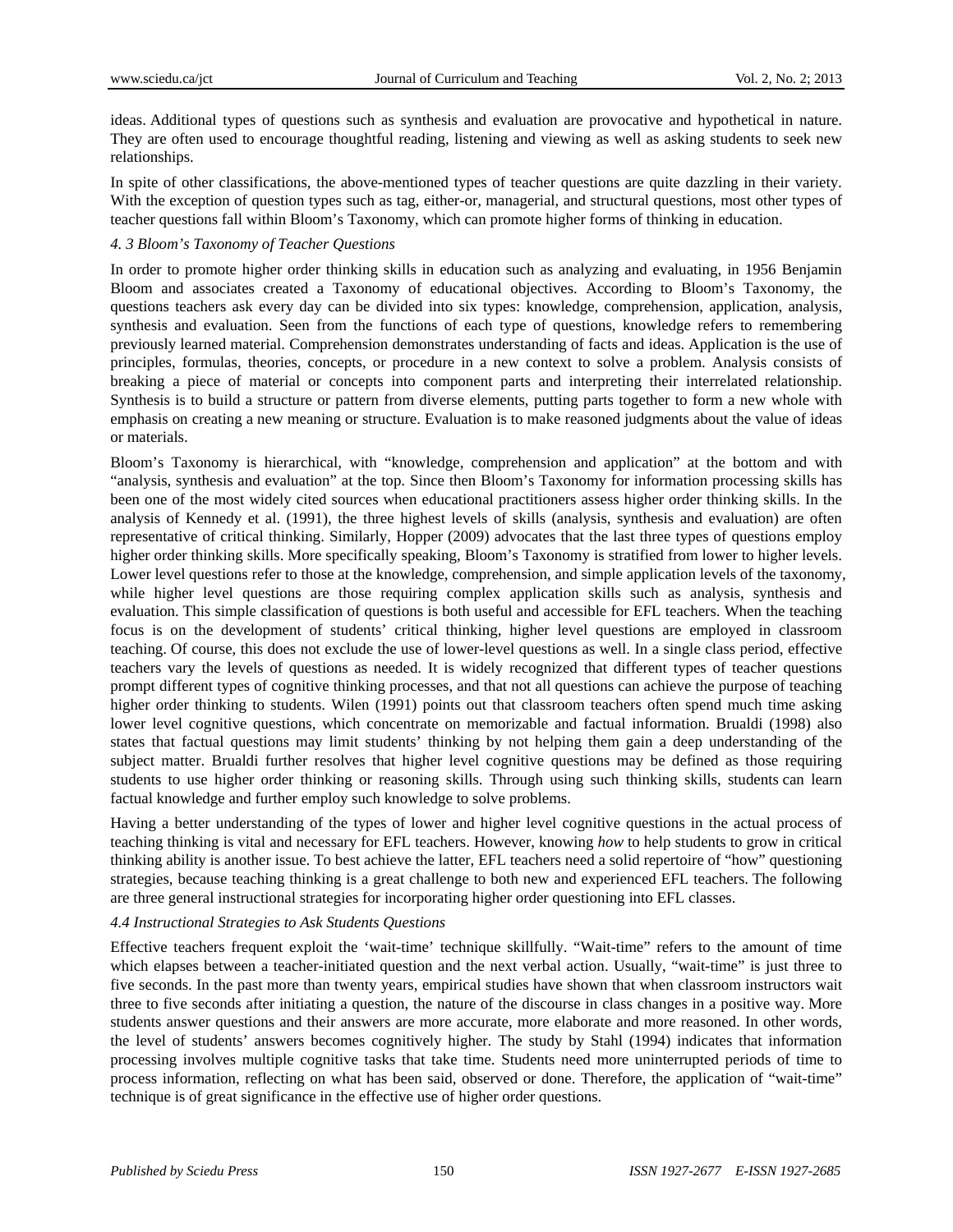Effective EFL teachers make a continuous effort to increase their awareness of higher order questioning in classrooms. They seek to avoid falling into the habit of often asking lower level cognitive questions. Much research on the behaviors and patterns of teacher questioning indicates that a classroom teacher spends about 80 percent of a school day asking students questions (Brualdi, 1998). Unfortunately, 70 to 80 percent of the teacher questions just require factual recall (Savage, 1998). Moreover, about 80 percent of what students learn through factual questioning is forgotten very soon. In contrast, 80 to 85 percent of what students learn from higher level questions is retained. Consequently, it is important and significant for EFL teachers to ask students more higher level cognitive questions. Questions allowing only one correct answer do not encourage critical thinking (Savage, 1998).

The last strategy is that fostering students' higher order thinking requires a positive classroom environment. In order to strengthen students' critical thinking skills through the use of questioning, EFL teachers need to establish a safe, non-threatening, encouraging and mutually respectful environment in the classroom. When students feel no pressure to give their responses, their minds will work faster and their thinking will be conducted at a higher level. Shaunessy (2000) concludes that the learning environment is strongly influenced by classroom teachers' behavior during their use of questioning and that teacher-student relationships must be of a supportive and respectful nature. Therefore, EFL teachers need to make great efforts to create a classroom environment that is conducive to developing students' critical thinking.

#### **5. Conclusions**

Developing higher critical thinking ability in college students has been regarded as an essential outcome of higher education. Teaching EFL students to think critically is naturally part of classroom teaching. In order to achieve this purpose, EFL classroom teachers should be experts at asking good questions and using appropriate strategies. Among all types of questions, asking higher order questions is imperative to the development of EFL students' critical thinking ability. To some extent, the questions teachers ask determine the direction in which their students' thinking goes. Only when students' thinking goes somewhere do students learn anything of value. Higher order questioning can drive students' thought below the surface of things, forcing them to deal with complexity. In order to achieve effectiveness in higher order questioning, EFL teachers need to know how to exploit good questioning strategies. Wigle (1999) points out that a questioning strategy may involve all students in the learning process; encourage all students to make an effort to prepare a response; allow adequate wait-time for cognitive processing; and facilitate opportunities for EFL students to engage in higher level thinking. Accordingly, skillful use of wait-time and creating a safe, respectful and encouraging thinking environment are integral to fostering higher order thinking in students. Teaching critical thinking is a great challenge, but it deserves commitment of the highest degree. If EFL students can strengthen their critical thinking skills at school today, they will become a qualified citizen tomorrow to solve any tough problems.

#### **References**

Badger, E., & Thomas, B. (1992). Open-ended questions in reading. *ERIC ED 355253.* 

- Bloom, B. S. (1956). *Taxonomy of educational objectives*. Boston, MA: Allyn & Bacon.
- Blosser, B., & Patricia, E. (1995). *How to ask the right questions*. Arlington, VA: Science Teachers Association.
- Browne, M. N., & Keeley, S. M. (2007). *Asking the right questions: A guide to critical thinking*. Upper Saddle River, NJ: Prentice Hall.
- Brualdi, A. C. (1998). Classroom questions. *ERIC ED 422407*.
- Celce-Murcia, M., & Larsen-Freeman, D. (1999). *The grammar book: An ESL/EFL teacher course.* Heile & Heile Publishers.
- Cooper, J. L. (1995). Cooperative learning and critical thinking. *Teaching of Psychology, 22*(1), 7–8. http://dx.doi.org/10.1207/s15328023top2201\_2
- Dewey, J. (1933). *How we think: A restatement of the relation of reflective thinking to the educational process*. Lexington, MA: D.C. Heath.
- Dillon, J. T. (1982). The multi-disciplinary study of questioning. *Journal of Educational Psychology, 74*(2), 147-165. http://dx.doi.org/10.1037/0022-0663.74.2.147
- Elder, L., & Paul, R. W. (1998). The role of Socratic questioning in thinking, teaching and learning. *The Clearing*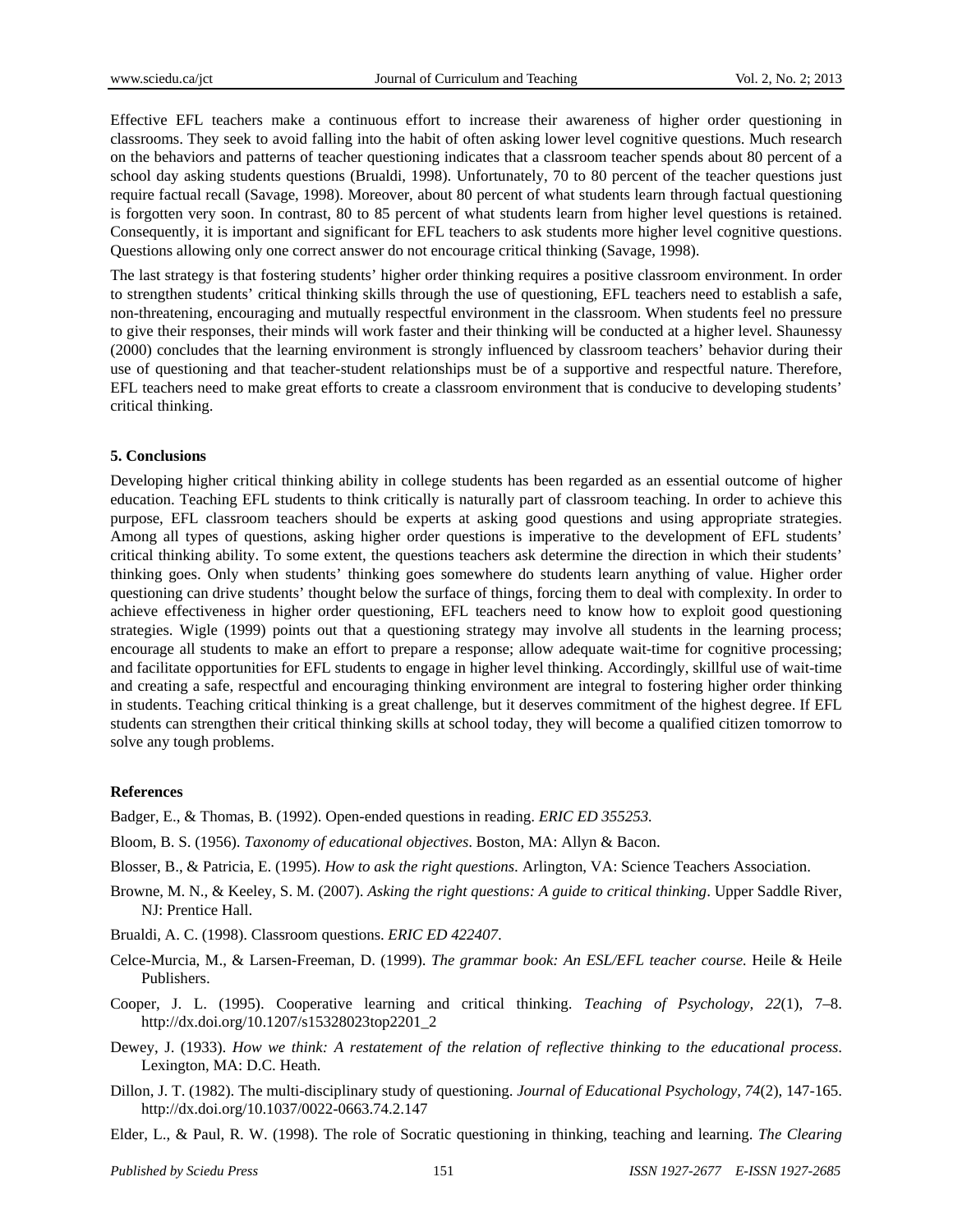*House, 71*(5), 297-301. http://dx.doi.org/10.1080/00098659809602729

- Ennis, R. H. (1989). Critical thinking and subject specificity: Clarification and needed research. *Educational Researcher, 18*(3), 4–10. http://dx.doi.org/10.3102/0013189X018003004
- Facione, N. C., & Facione, P. A. (1996). Externalizing the critical thinking in knowledge development and critical judgment. *Nursing Outlook, 44*(3), 129-136. http://dx.doi.org/10.1016/S0029-6554(06)80005-9
- Gelder, T.V. (2005). Teaching critical thinking: Some lessons from cognitive science. *College Teaching, 53*(1), 41–48. http://dx.doi.org/10.3200/CTCH.53.1.41-48
- Halpern, D. F. (1998). Teaching critical thinking for transfer across domains: Dispositions, skills, structure training, and metacognitive monitoring. *American Psychologist, 53*(4), 449–455. http://dx.doi.org/10.1037/0003-066X.53.4.449
- Halpern, D. F. (2003). *Thought and knowledge: An introduction to critical thinking* (4th ed.). Mahwah, New Jersey: Lawrence Erlbaum Associates.
- Hopper, C. H. (2009). *Practicing college learning strategies* (5<sup>th</sup> Ed). Cengage Learning, Inc.
- Kennedy, M., Fisher, M. B., & Ennis, R. H. (1991). Critical thinking: Literature review and needed research. In L. Idol & B.F. Jones (Eds.), *Educational values and cognitive instruction: Implications for reform* (pp. 11-40). Hillsdale, New Jersey: Lawrence Erlbaum & Associates.
- Khan, W. B., & Inamullah, H. M. (2011). A study of lower-order and higher-order questions at secondary level. *Asian Social Science*, *7*(9), 149-157. http://dx.doi.org/10.5539/ass.v7n9p149
- Khatib, M., & Alizadeh, I. (2012). Critical thinking skills through literary and non-literary texts in English classes. *International Journal of Linguistics*, *4*(4), 563-580. http://dx.doi.org/10.5296/ijl.v4i4.2928
- Khatib, M., & Nazari, O. (2012). The effect of literature on enhancing critical thinking. *Journal of Comparative Literature and Culture, 1*(2), 29-33.
- Khatib, M., Marefat, F., & Ahmadi, M. (2012). Enhancing critical thinking abilities in EFL classrooms: Through written and audiotaped dialogue journals. *Humanity & Social Sciences Journal, 7*(1), 33-45.
- King, A. (1995). Designing the instructional process to enhance critical thinking across the curriculum. *Teaching of Psychology, 22*(1), 13–17. http://dx.doi.org/10.1207/s15328023top2201\_5
- Kubota, M. (1989). Question-answering behaviors in ESL and EFL classrooms: Similarities and differences. *ERIC ED 313913*.
- Lai, E. R. (2011). Critical thinking: A literature review. Retrieved July 30, 2013 from http://www.pearsonassessments.com/hai/images/tmrs/criticalthinkingreviewfinal.pdf
- Lewis, A., & Smith, D. (1993). Defining higher order thinking. *Theory into Practice, 32*(3), 131–137. http://dx.doi.org/10.1080/00405849309543588
- Nunan, D., & Lamb, C. (1996). *The self-directed teacher*. Cambridge: Cambridge University Press.
- Nunn, R. (1999). The purposes of language teachers' questions. *IRAL, 37*(1), 23-42. http://dx.doi.org/10.1515/iral.1999.37.1.23
- Paul, R., & Elder, L. (2001). *The miniature guide to critical thinking: Concept and tools.* Dillon Beach, CA: The Foundation for Critical Thinking.
- Paul, R., & Elder, L. (2007). *Consequential validity using assessment to drive instruction.* CA: The Foundation for CT.
- Reed. J. H. (1998). Effect of a model for critical thinking on student achievement in primary source document analysis and interpretation, argumentative reasoning, critical thinking dispositions, and history content in a community college history course. Unpublished doctoral dissertation. University of South Florid, USA.
- Savage, L. B. (1998). Eliciting critical thinking skills through questioning. *The Clearing House, 71*(5), 291-293. http://dx.doi.org/10.1080/00098659809602727
- Shaunessy, E. (2000). Questioning techniques in the gifted classroom. *Gifted Child Today, 23*(5), 14-21.
- Stahl, R. J. (1994). Using 'Think-Time' and 'Wait-Time' skillfully in the classroom. *ERIC ED 370885*.
- Sternberg, R. J. (1986). *Critical thinking: Its nature, measurement, and improvement.* Retrieved July 31, 2013 from